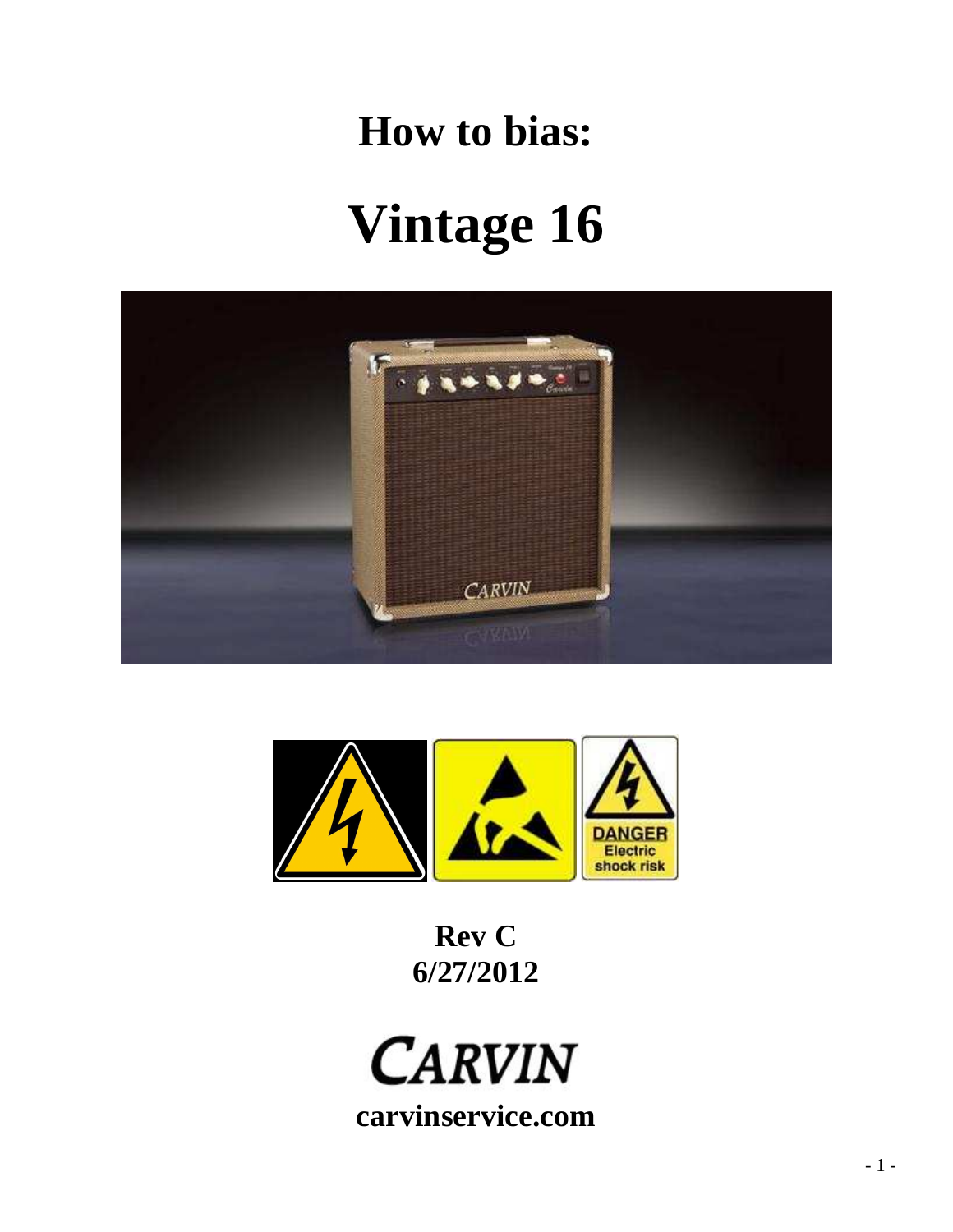

**Only a certified technician should bias Carvin amps, this is very dangerous, you can get hurt, please be very careful when working with any tube amp!** 

If you have changed the tubes make sure they are a matched set. (2) EL84

- The Bias for the Vintage 16 should be **40mA** at Power Mode to **Normal** setting, with 120VAC.

#### STEP 1



These are the tools you will need:

- 1. A flat head screw driver "small".
- 2. A multi-meter, w/ milli amp reading.
- 3. Banana to clip leads.
- 4. Amp stand (optional).

#### STEP 2



Take the amp out of the amp enclosure (cabinet). Set it in an amp stand. Be very careful with the tubes they can break.

NOTE: If you don't have an amp stand then support the chassis on some blocks of wood so that the power tubes are not touching anything - they get very hot!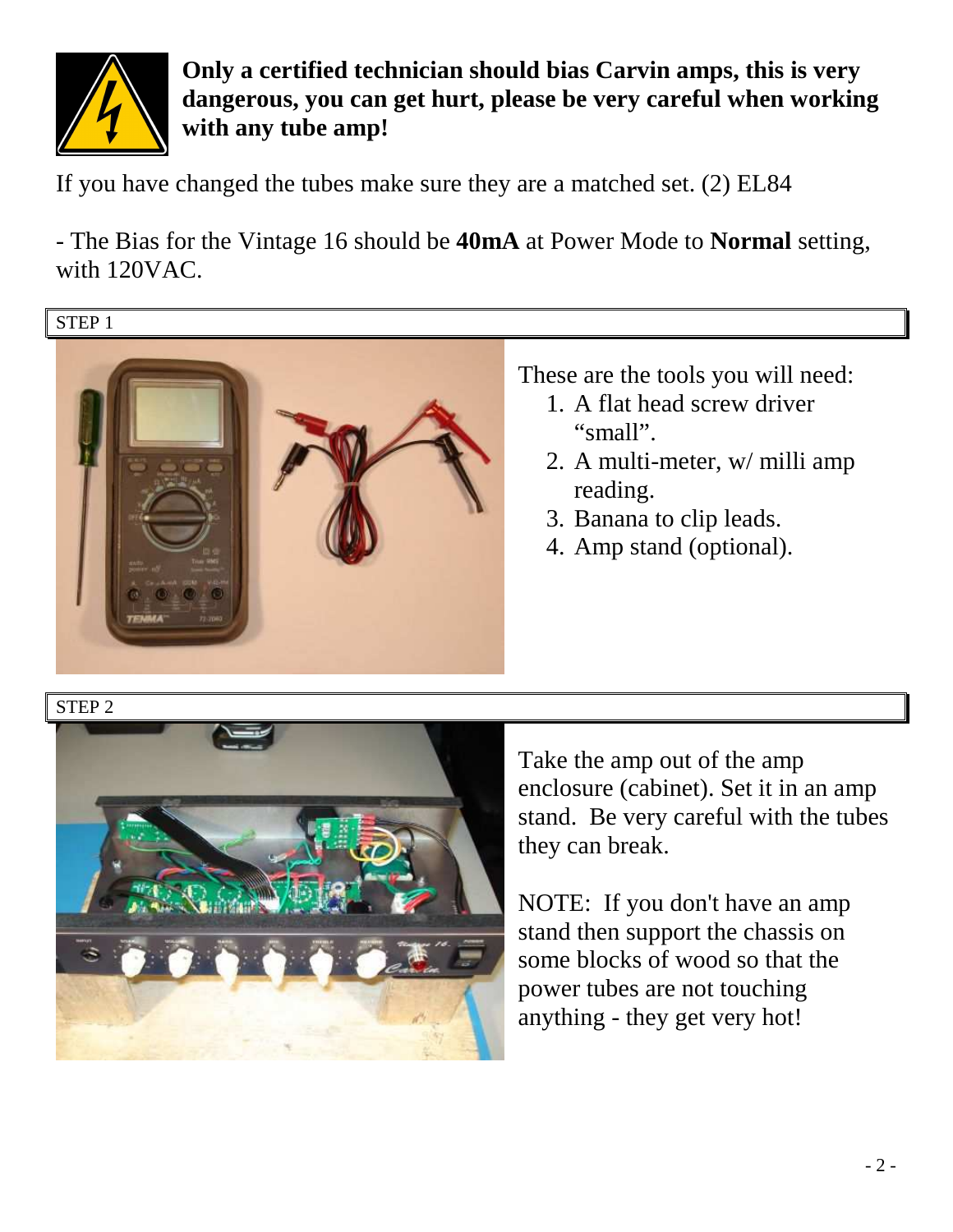

Set the switch to "Internal Load"

**IMPORTANT**: Do NOT turn on the amplifier without a speaker plugged in!", when in 8 or 16 Ohm setting.

STEP 4



Make sure you set the switch in the back to Normal; if you don't set it to "Normal" the bias will not be the true reading.

STEP 5



**A**) Lower the volume.

**B**) Unplug your guitar cord from the input of the amp.

NOTE: If you have signal going through the amp, it will not be the true reading, when you set the bias.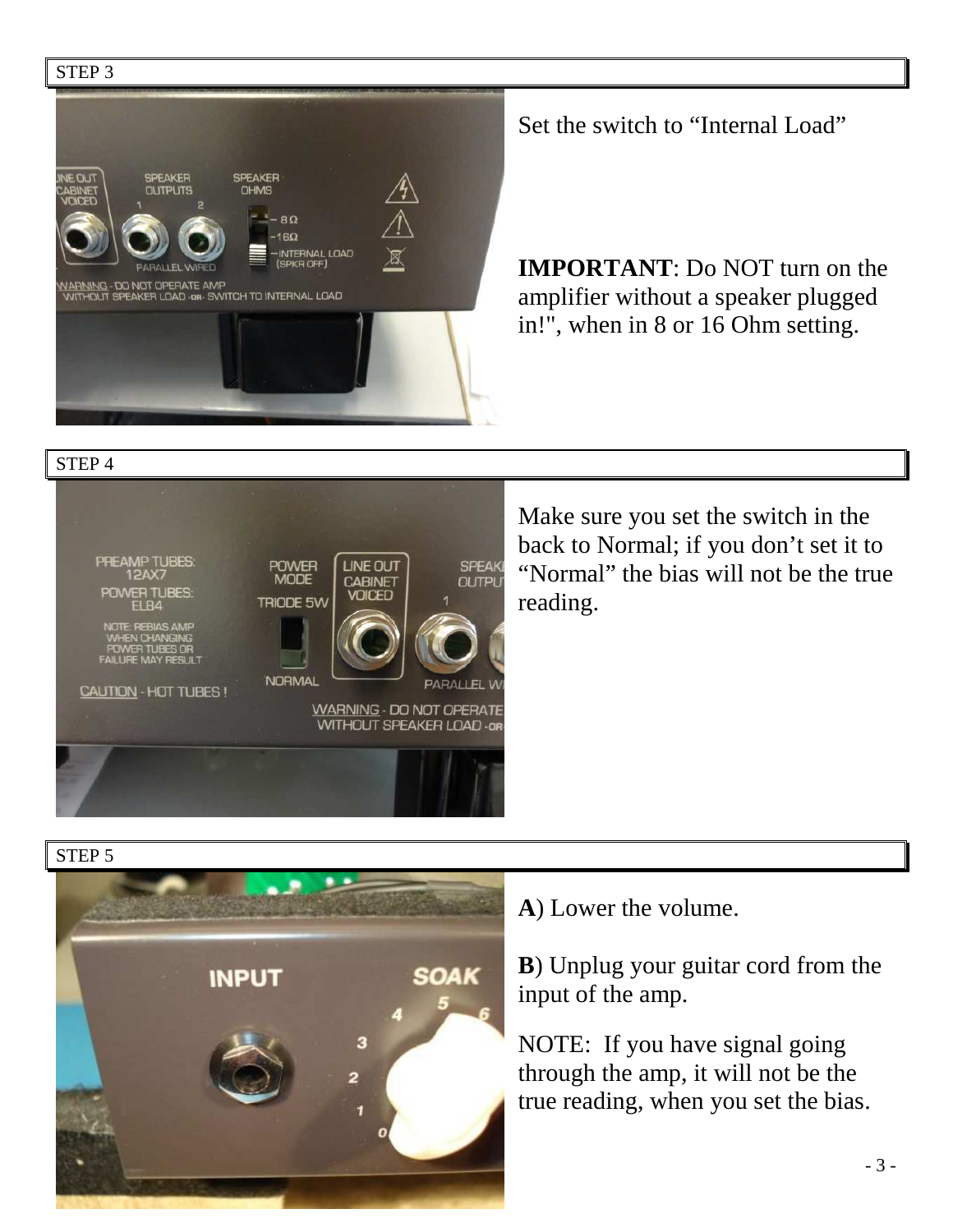

Make sure the fuse inside is good.

NOTE: If the Fuse inside your meter is open, the meter will never work. It will always read 0mA. In the meter above, mA and COM is selected, you have the option to plug in the lead on (A) but because the setting will be set to 100mA it is best to use mA.

STEP 7



Move the wire connected to QC2 to the QC9 spade connector. In doing this you are opening the circuit so that you can measure the current across it.

Note how in step 8 (pictures) the wire is already moved.

#### STEP 8



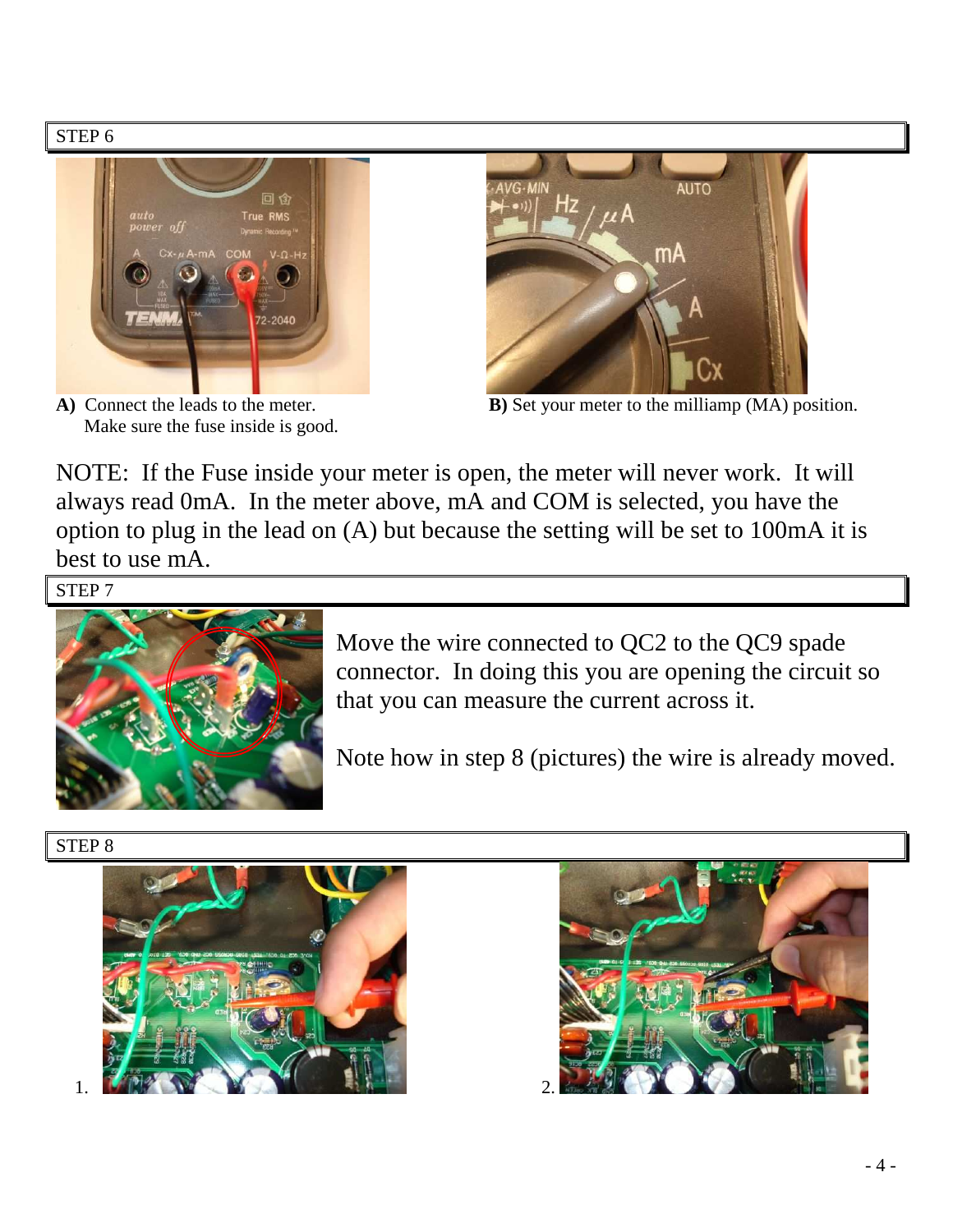Connect clips from meter to spade connectors. One of the clips to QC2 and the other clip to QC9.

IMPORTANT: **Never power the amp ON before connecting the leads, you will get a big spark, you may blow the fuse of the Meter and or damage the amp.** 



#### Plug in AC Cord.

NOTE: Sometimes when the AC Cord is new it does not want to go in all the way. Push firmly to force it in, if that is the case.

#### STEP 9



Turn the Power Button ON. Wait 2 minutes for the amp to get hot, after the 2 minutes you should see the meter read current. It will start slow then increase up to 40mA, adjust it accordingly.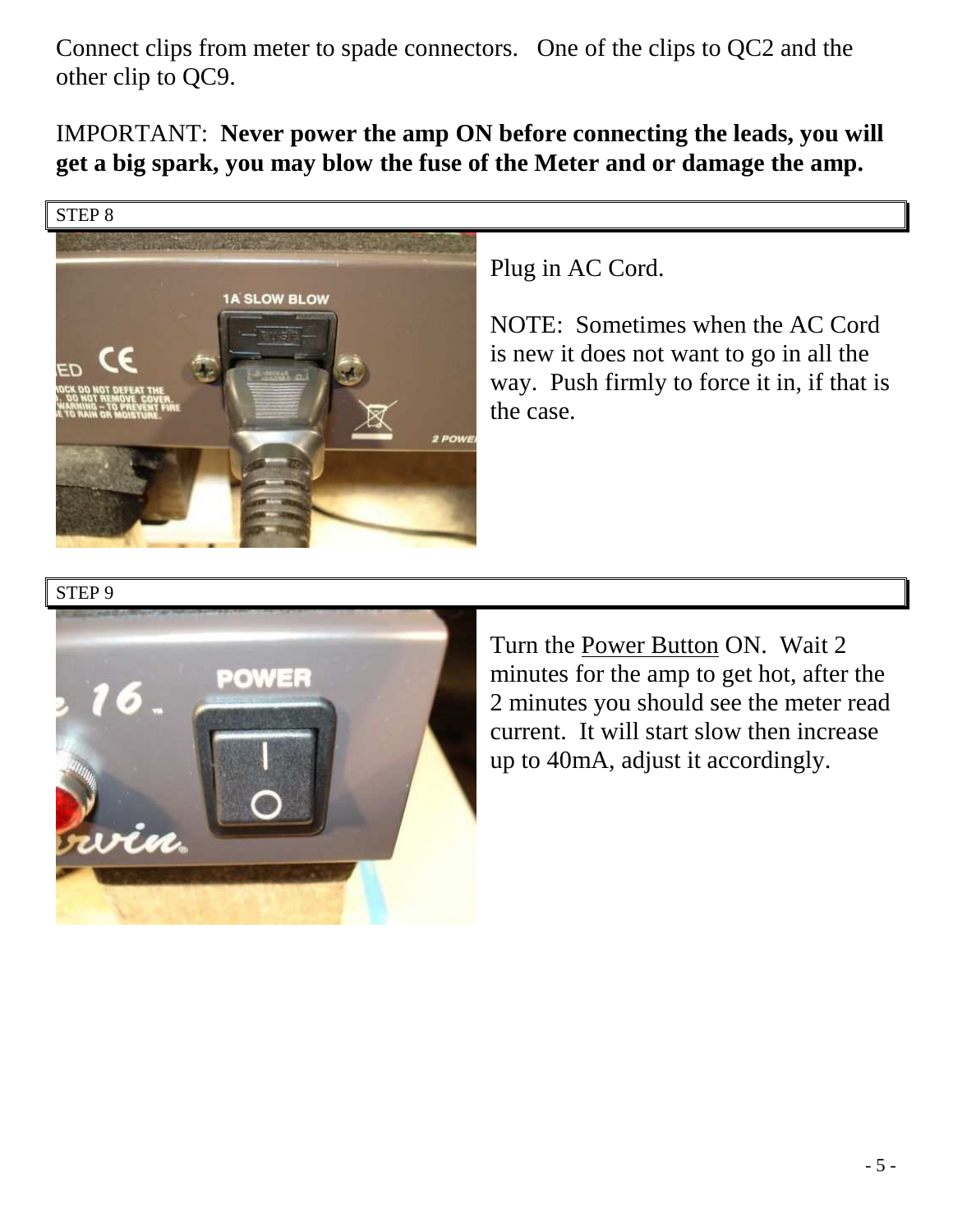#### STEP 10



Check your meter at this point, if it goes over 40mA, lower it by turning the bias potentiometer with the screw driver, clock wise, if it's under 40mA bring it up by turning the potentiometer the other way.

It is OK and normal for the bias reading to fluctuate a little bit and may not be

exactly 40mA but as close as possible.

IMPORTANT: I was using a current shunt to measure the current, that's why the pictures below shows mV, your meter should read (mA).





Good Bias High Bias High Bias Low Bias



### STEP 11

Power down Steps:

- 1. Turn OFF the amp
- 2. Disconnect the meter leads.

3. Unplug your AC cord and wait for the tubes to cool down, so that you can put the amp back in the cabinet.

4. Move the wire connected to QC9 back to QC2.

IMPORTANT: During biasing and normal amp operation if there is a burning smell or loud crackling noise that comes from the speaker, you should turn off the amp as your may have a bad tube. The same is true if your meter reads higher that 150mA or goes into overload. The tubes should never glow RED on the gray plate material,